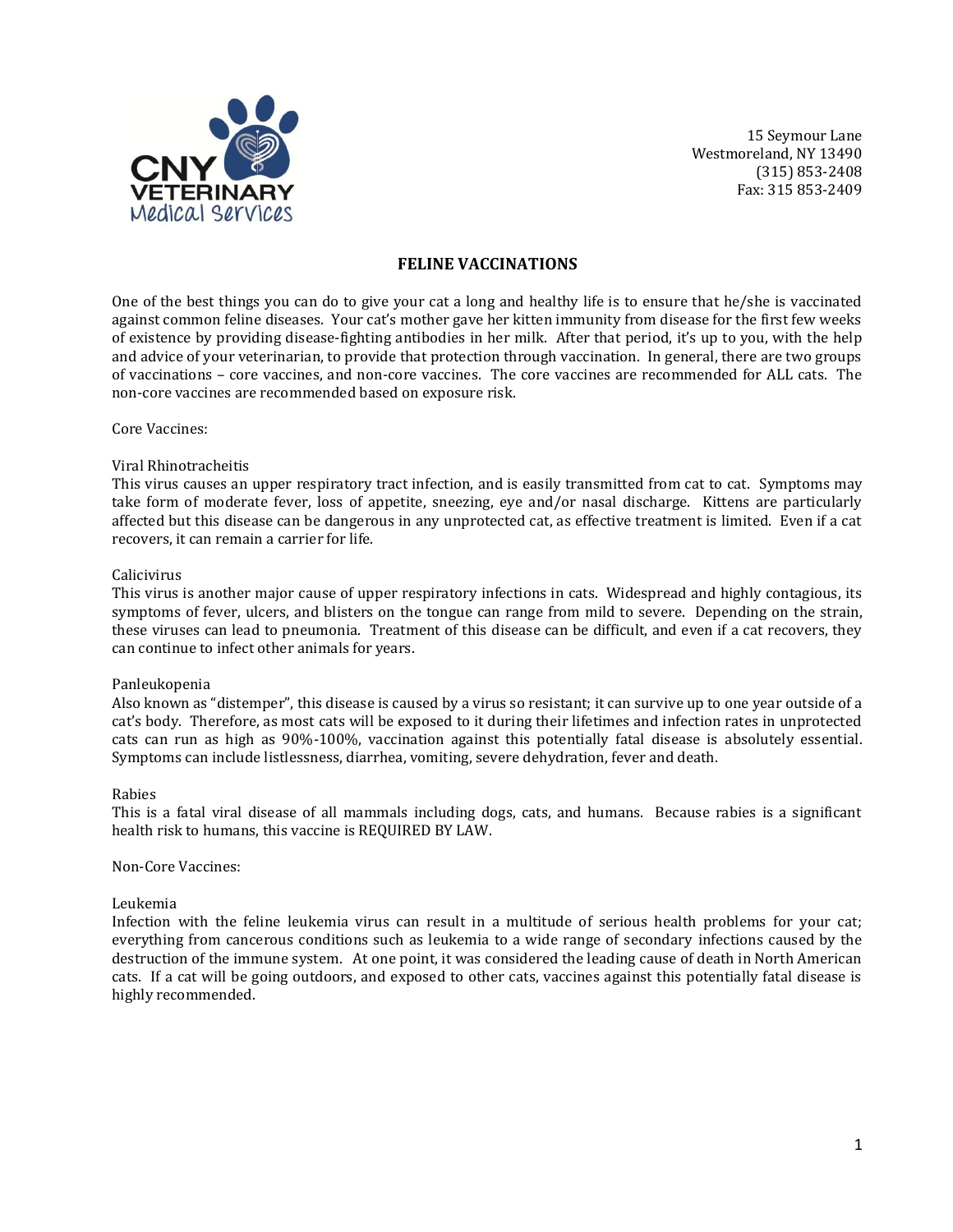

### **HOW TO PUPPY & KITTEN PROOF YOUR HOUSE**

Kittens and puppies are naturally inquisitive, which can often lead to serious injury. Here are some tips on how you can make your house safer for the new arrival.

**That's shocking** -Young animals love to chew when they're teething. Keep electrical wires out of reach, or use a pet-repellent spray.

**They'd die for some chocolate** - Chocolate can be dangerous. It contains theobromine, a powerful stimulant that is toxic to pets. Sweets, cakes and cookies can also upset a young animal's G.I. tract and lead to diarrhea and vomiting, which can be serious.

**Treats can be threats** - Never give turkey, chicken or rib bones as a treat. They can splinter and cause serious injury.

**Common household killers** -Cleaning agents, bleach, ammonia, disinfectants, drain cleaner, oven cleaner, paint, gasoline, rat poison. Keep them locked up.

**Check the antifreeze** - Pets are attracted to the odor and sweet taste of antifreeze. Store it high and tightly sealed, wiping up any spills on the garage floor. Window-washing solution also contains antifreeze. Remember, engine warmth promotes catnaps, so honk your horn to wake pets under the hood.

**Killer house plants** - Poisonous plants include lilies, philodendron, dieffenbachia, elephant ear, eucalyptus, spider plants, azalea, ivy, amaryllis, pyracantha, oleander, boxwood, Jerusalem Cherry and plant bulbs.

**Keep off the grass** - If you treat your lawn with chemicals, keep pets away. Read and follow label directions carefully.

**It fit yesterday** - Puppies and kittens grow rapidly. Collars and harnesses can be rapidly outgrown, leading to serious wounds.

**Take care of personal care items and medications** - Cosmetics, shampoos, skin creams, hair "perm" solutions, depilatories, suntan lotions, sleeping pills, antihistamines, aspirin and acetaminophen can all be lethal to pets.

**It's not a toy** - Don't leave plastic bags out. Inquisitive young animals, especially kittens, can suffocate.

**The heat is on** - Watch out for hot irons, coffee pots and space heaters. Kittens and puppies will suddenly be able to jump to new heights.

**A dip tip** - Keep covers on hot tubs and swimming pools. Kittens and even young puppies can fall in and not be able to get out.

**'Tis the season** - Keep holly, mistletoe and especially Christmas tree tinsel out of reach.

**Cozy up** - Always use a fireplace screen.

**Do you eat with that mouth?** - Rule of thumb: If any or all of something will fit in a mouth, it's dangerous. Watch out for cigarette butts, rubber bands, balloons, sewing needles, thread, string, ribbons and, yes, even pantyhose. Because what goes in must come out, often via surgery.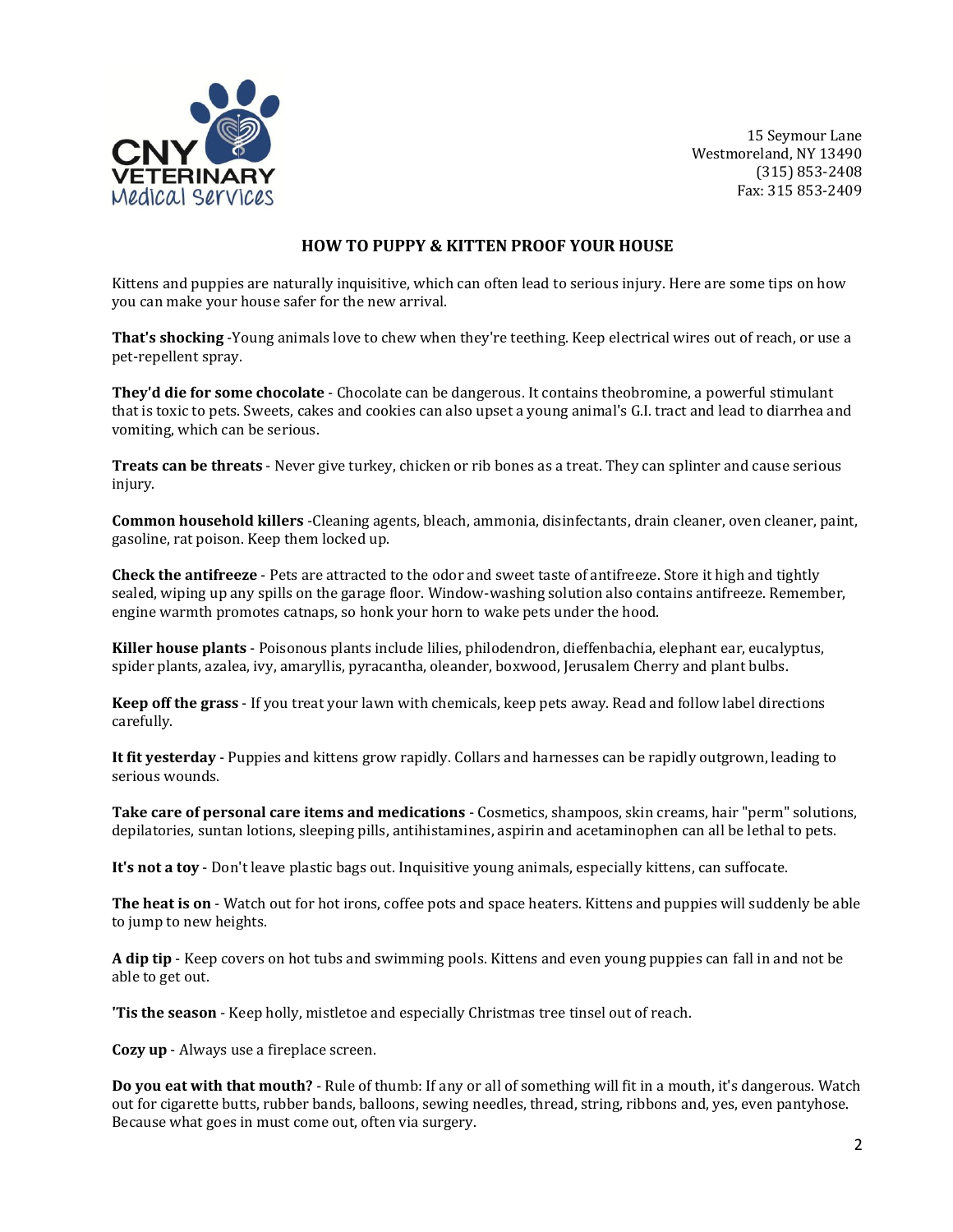

# **Inappropriate Elimination in Cats**

One of the most common behavioral and health problems cats have is eliminating outside the box. In some cats, this is a sign of a urinary tract problem, such as urinary tract infection, increased urine production (diseases like diabetes, and many others, cause this), urinary pain from crystals/stones, and other primary urinary problems. For defecating outside the box, it may be a sign of bowel discomfort due to constipation or diarrhea. For cats with urine marking, the problem may be a sign of anxiety or stress in the cat, and respond to medication for anxiety. For cats with inappropriate elimination which is neither marking nor medical, improving the nature of the litter box and retraining their habits is key. For some of these cats, anxiety is also a component. In older cats, especially over the age of 12, arthritis may make travelling to or entering the box uncomfortable, motivating the cat to go in other places.

The first step in evaluating this disorder is to take a detailed history about what the cat is doing, where, and how often, and including any changes in the household (such as changes in family members or pets living at home, changes in where the cat lives, home construction projects, etc.).

Next, a full physical exam and urinalysis is performed to help determine whether there is a medical cause for the signs. If there is a medical cause, it is critical to treat it. This may require medication for a short time, or for life if the cat has a chronic disease. In most cases, the cats do best on a canned food which helps them have good nutrition, more water intake, and a healthy weight. Your vet may prescribe a specific canned food if your cat has a urinary tract problem.

If your cat has no urinary infections, crystals or other abnormalities, the most common cause (behavior sometimes in conjunction with anxiety/stress) is likely the culprit. For these cats, behavioral modification using confinement so that they only have one place to eliminate (the litter box) is highly effective in getting the cat to resume consistent litter box use. This may also require making changes to reduce the availability of other places your cat is currently using (picking up throw rugs, putting laundry in closed bins, etc) to help change the cat's habits. For some cats, especially those in which we can identify that anxiety is definitely the cause, we may also use a medication to reduce their anxiety, since treating the underlying cause is the best way to solve the problem. However, even if your cat is on anti-anxiety medication, it will work best in conjunction with the behavior modification plan.

We do not know why some cats become stressed by what may seem like small changes in their household, especially since other people and cats in the house may not show similar signs of stress. However, we do know that cats which show this pattern of inappropriate elimination as a response to anxiety may do so repeatedly.

Further, once a cat starts using an inappropriate place to urinate or defecate, it may become habit, or attract other cats to use that place inappropriately also. Therefore, if any of your cats start to have inappropriate elimination, contact your vet promptly so we can start treatment and minimize the risk of ongoing property damage or bad habits developing.

Help Your Cat Like To Use the Box

Cats can be finicky about their litter boxes. Here are some things you can do to help ensure your litter boxes are attractive and not off-putting to your cats. We want to make the boxes some place the cat **wants** to go, rather than a place the cat avoids.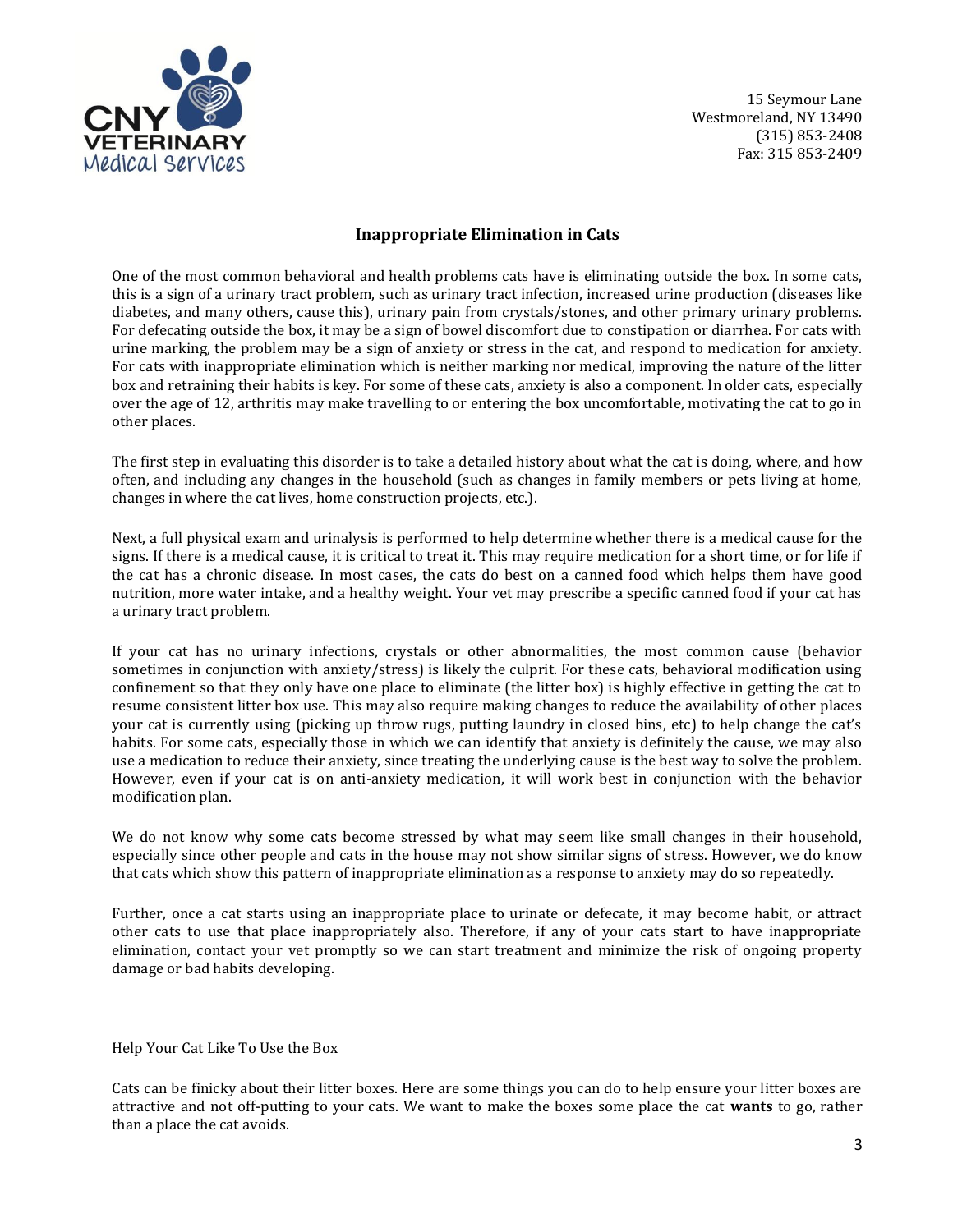1. **Plenty of boxes.** Have one more box than you have cats: if you have 3 cats, have 4 boxes. Cats often want to go all at the same time, first thing in the morning. If all the boxes are occupied, someone may end up going outside the box.

2. **Clean boxes.** Make sure all boxes are cleaned every day. No one wants to use a dirty box.

3. **Consistent litter substrate.** Some cats don't like change. If you're not sure what litter your cat likes, you can line up a row of boxes with different types of litter and see which one the cat uses. If your cats have been consistently using a specific litter type, don't change it. Change in litter type (particle size, substance, smell, etc.) can make the box unattractive and make a cat stop using the box.

4. **Boxes nearby.** If you have multiple levels, have a box on every floor/story of your house. If your house is large, make sure there are boxes at each end of the house so that cats don't have to travel really far to use one.

5. **Easy to access.** Make sure at least some boxes are easy to access. If a box is behind a closed bathroom or bedroom door, the cat can't get to it. Upstairs, downstairs, over/under baby gates, and otherwise hard to access boxes may deter a cat which is tired, sore, or needs to go urgently. If you have an older cat or a cat recovering from injury, low-sided boxes that are easy to step into, or ramps leading into higher-sided boxes, can make it easier to use the box even with sore legs. Boxes should be 1.5 times the length of the cat. You can use plastic storage bins or other items that are adequate in size and shape if commercial boxes are too small.

6. **No scary things nearby.** If the box is next to the laundry machines, and they are noisily running, it may scare off a cat. High traffic areas, places near dogs, or ones requiring the cat to go past an aggressive cat housemate may all keep the cat from feeling comfortable going to, and sitting in, the box. Try to place the boxes where they are peaceful to enter and use.

7. **Privacy.** Try using covered, top-entry, or other box styles (without removing the old style boxes) to see if your cat is more comfortable using a box that gives the cat more privacy.

8. **Humor preferences.** If you aren't sure what your cat likes, offer a litter box buffet – a row of different boxes (covered, open, automatic; clumping, clay, other litter types, etc.) so you can find out what your cat prefers to use. Sometimes finding the right combination does the trick.

Litter Box Boot Camp: Behavioral Modification for Inappropriate Elimination

All cats that start using non-litter-box places to eliminate need to be encouraged to use the box as the one, and only, suitable place to go. The best way to do this is to give the cat a very simple, routine life where the only attractive place to eliminate is the litter box.

Create a "studio apartment" for your cat. Start with a large dog crate. These are typically made of thick wire and have a removable plastic tray in the bottom. Place in the crate a litter box with litter, a food and water bowl, and an empty plastic cat carrier (the cat's bed). This gives the cat a place to eat, drink, sleep and eliminate. It's nofrills but it provides all the cat's needs.

The cat should stay in this "studio apartment" until he/she has used the litter box consistently with **no mistakes** for 2 weeks.

Each level or phase will last two or more weeks, until the cat has been successful using the box for 2 weeks. If the cat fails, then go back to level one.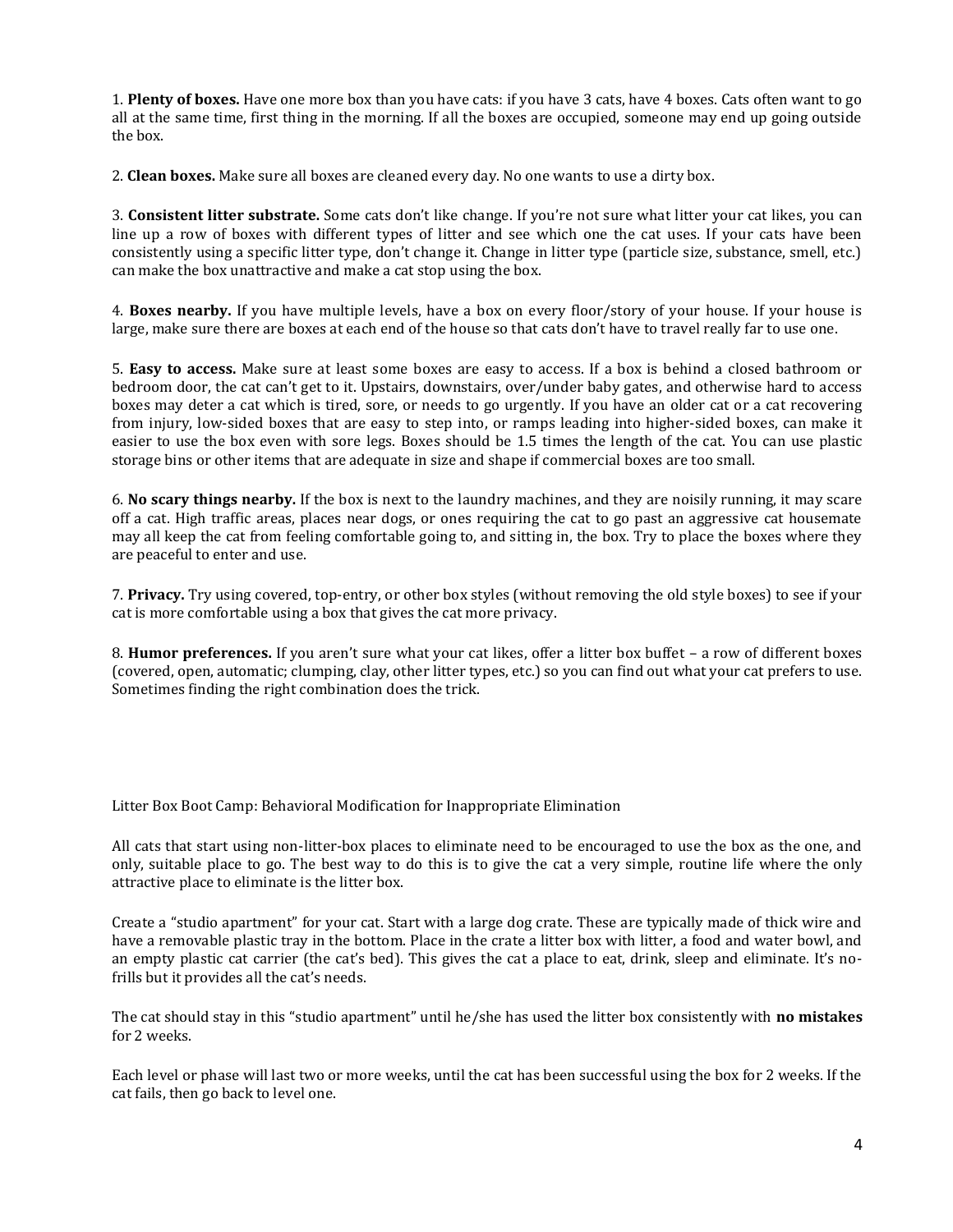Level One: Confined to "studio apartment" unless **on a leash or in your arms.**

Level Two: Confined to "studio apartment" unless **within eyesight in same room with you** and only out while you are awake/paying attention.

Level Three: Confined to "studio apartment" unless **within the same room, or one room away (but still within eyesight)** and only out while you are awake/paying attention.

Level Four: Confined to "studio apartment" **unless you are at home** and only out while you are awake/paying attention.

Level Five: Confined to "studio apartment" while you are at work or asleep. Loose in house when you are home, even if you are not paying direct attention, and while you run short errands (less than a few hours).

Level Six/regular life: Loose in house at all times even when you are not home for more than a few hours/overnight.

This Boot Camp may seem like it's a lot to do. However, it really takes less effort than you think, especially when you realize you won't have to spend a significant time every day cleaning the messes your cat was leaving in your house. Also, Level One is a great time to thoroughly clean places where your cat previously eliminated, and brainstorm ways to keep them from being used again once you reach the next level.

**Eliminate attractive places to go.** Pick up bathmats and throw rugs. Place clean and dirty laundry in closed closets, baskets with lids, or other inaccessible areas. Use of scatmats and other deterrents can also help keep cats off of places they used to go.

Husbandry and Management for Inappropriate Elimination

In addition to the already discussed changes in the litterboxes themselves, there are household or environmental management changes that can help reduce the cat's anxiety and significantly improve behavior.

Visit the Indoor Cat Initiative for helpful tips on making your indoor cat's life as enriched as possible.

<http://indoorpet.osu.edu/cats/>

Some helpful things you can do include:

- Place Feliway diffusers in all rooms (see package for details). If unable to put them in all spaces, put them in places where the cat eliminates to help reduce the cat's stress in these areas.
- Offer high perches such as cat trees, empty shelves, etc. for your cat to enjoy
- Ensure each of your cats have one-on-one play and quality time with you; even 10 minutes twice a day can really help relax your cat and help your cat feel less stress.
- Give your cat a room of his/her own an entire room, a closet, bathroom, or large crate where your pet can retreat when desiring alone time.
- Have night lights where cats sleep in multi-cat households so no one gets startled by other cats moving around in the dark.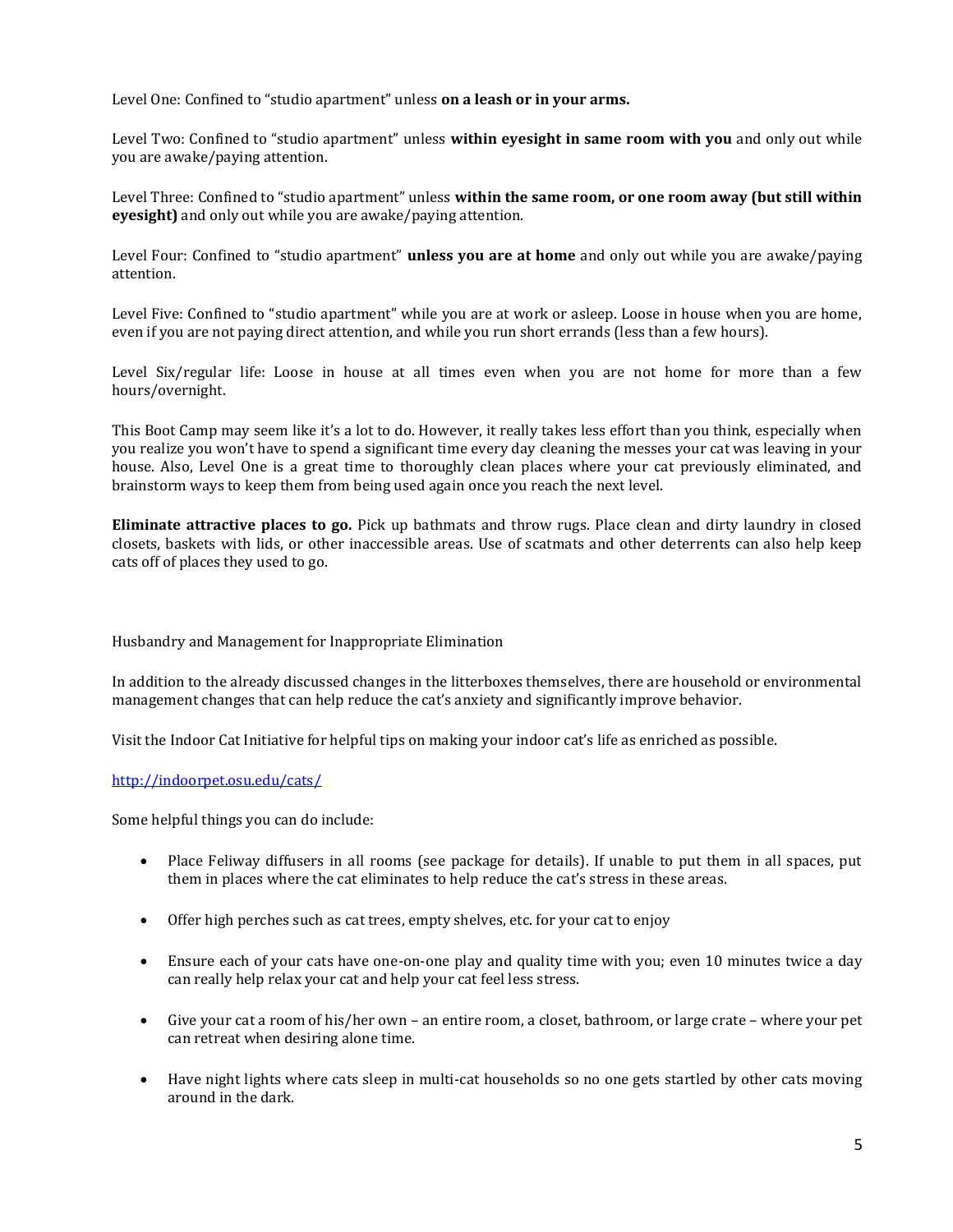- Try to keep to a similar daily routine in which events, such as meals, happen at consistent times.
- Try to avoid having heavily scented items near the cat's favorite hangouts, litter box, and food. Heavy scents in these areas may deter the cat from using them or make the cat uncomfortable when she/he does use them.

#### Medication for Urine Marking and Anxiety in Cats

There are many medications available to help treat anxiety in cats. Depending on the severity of the case, we use pheromones ("Feliway"), clomipramine, fluoxetine, alprazolam, and/or other medications.

#### Clomipramine

Studies have shown that Clomipramine can be effective for urine marking in cats. This medication is FDA approved for use in dogs as the brand name "Clomicalm." This medication is available as a tablet or capsule.

As with any medication which has desired effects (reducing urine marking), there is a chance it has effects which may be less desired. In cats, the most common undesired effects are sedation and dry mouth. Obviously we are giving this medication to change behavior and elimination in a good way. There is a low risk this medication can make your cat uninhibited and it may become more or less friendly, more or less aggressive, more or less active, or more or less well-behaved.

Most cats starting Clomipramine are otherwise healthy and not on medications. If your cat is on any other medication when starting Clompramine, or starts a new medication while on Clomipramine, make sure your vet is aware of **all** of your pet's medications. The use of this medication may need to be altered if used in conjunction with other behavior-altering medication (such as tricyclic antidepressants, SSRIs and MAOIs) and you need to discuss with your veterinarian before giving this medication with cimetidine, cisapride, certain sedatives, dextrometorphan, rifampin, and certain other medications.

#### Fluoxetine

In cats that have serious anxiety issues, we may use a medication called Fluoxetine to reduce anxiety and other behavior problems, such as urine marking. This medication is FDA approved for use in dogs as the brand name "Reconcile." Since most cats are smaller than most dogs, and often do not take pills well, we usually use a liquid form of the medication.

As with any medication which has desired effects, there is a chance it has effects which may be less desired. In cats, the most common undesired effects are reduced appetite, behavior change, and change in elimination patterns. Obviously we are giving this medication to change behavior and elimination in a good way. There is a low risk this medication can make your cat uninhibited and it may become more or less friendly, more or less aggressive, more or less active, or more or less well-behaved.

Most cats starting Fluoxetine are otherwise healthy and not on medications. If your cat is on any other medication when starting Fluoxetine, or starts a new medication while on Fluoxetine, make sure your vet is aware of **all** of your pet's medications. This medication should not be given in conjunction with other behavioraltering medication (such as tricyclic antidepressants, SSRIs and MAOIs, diazepam, alprazolam) and you need to discuss with your veterinarian before giving this medication with diuretics, insulin, certain anesthetics, cyproheptadine, phenytoin, warfarin, propranolol or other beta-blockers, and certain other medications.

**Fluoxetine should not be stopped abruptly.** When you cat is ready to stop taking Fluoxetine, please slowly taper your cat off the medication over the course of about 2 weeks by decreasing the dose by a small amount every day.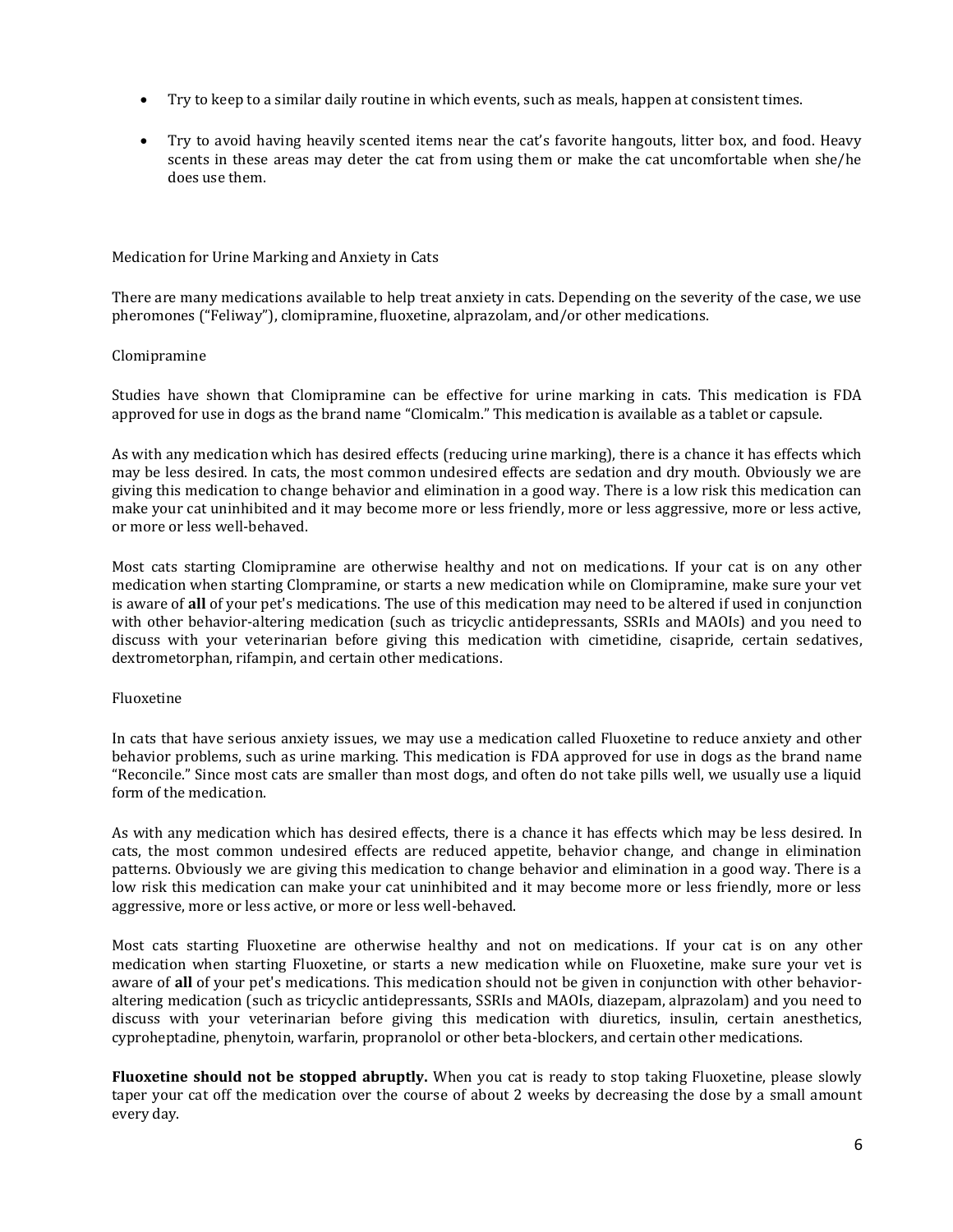### Alprazolam

In cats that have serious anxiety issues, we may use a medication called Alprazolam to reduce anxiety and other behavior problems, such as urine marking. This medication is FDA approved for use in humans as the brand name "Xanax." This medication is available in a liquid and a pill form (the pill form is available as a generic).

As with any medication which has desired effects, there is a chance it has effects which may be less desired. In cats, the most common undesired effects are sedation, behavior change, and change in elimination patterns. Obviously we are giving this medication to change behavior and elimination in a good way. There is a low risk this medication can make your cat uninhibited and it may become more or less friendly, more or less aggressive, more or less active, or more or less well-behaved.

Most cats starting Alprazolam are otherwise healthy and not on medications. If your cat is on any other medication when starting Alprazolam, or starts a new medication while on Alprazolam, make sure your vet is aware of **all** of your pet's medications. Dose of this or other medications may need to be altered if used in conjunction with other behavior-altering medication (such as tricyclic antidepressants, fluoxetine, etc) and you need to discuss with your veterinarian before giving this medication with antacids, sedatives or anesthetics, digoxin, certain antibiotics and antifungals, rifampin, and certain other medications to ensure that all medications can be given safely.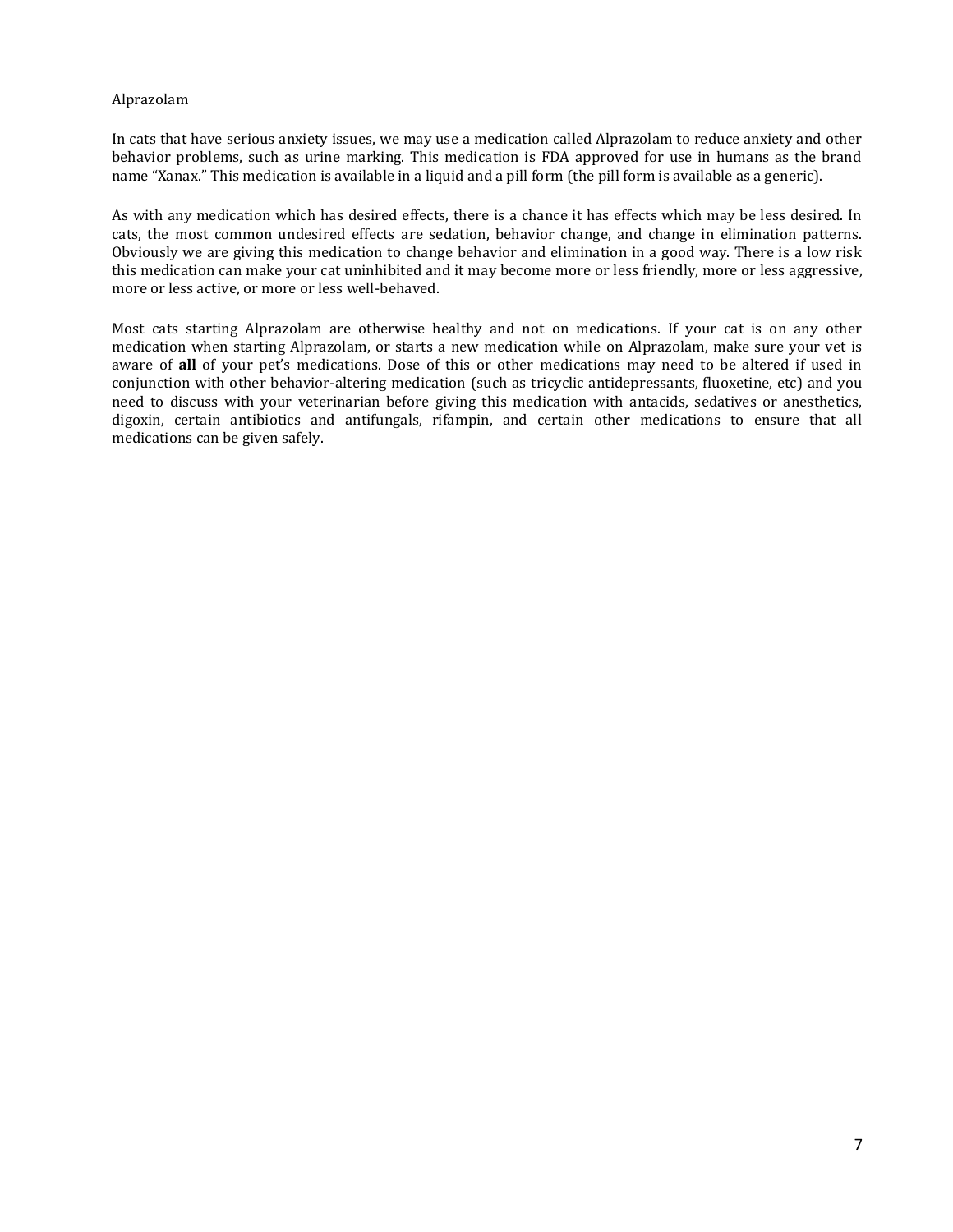

# **Cats, Carriers and Vets: Tips on making it easier to get your cat to the vet (or wherever you need to take them)**

Many cats are fearful of car rides and veterinary visits, which makes it harder for us to give them good medical care. It also makes it difficult for cat owners to decide to take their nervous cats to the veterinarian for routine care and may delay an examination for an illness.

Cats can be trained to be much more comfortable with their carriers, cars, and the veterinary clinic. It takes a little preparation and patience, but will greatly improve your cat's comfort level and our ability to care for your pet. Here are some tips and links that will help you to help your cat!

Of course, if you have additional questions, just call us anytime!

The Steps to Improved Carrier Behavior

1. **Start carrier training as young as possible**. Starting as kittens teaches your pet that the carrier is just another fun hiding place, or play area, rather than a confined punishment space. Carriers that load from the top or especially those that come apart in the middle are helpful, as veterinarians can then take the top off and start their examination with the cat comfortably sitting in the bottom. Put the carrier in a room that the cat likes to be in, perhaps in a sunny location, with a soft piece of bedding to encourage exploration and voluntary use.

2. **Encourage daily entry**. Every day, put a piece of kibble or a treat in the carrier. When the cat eats it, calmly praise/pet it and give it a few more treats. If the cat doesn't take the treat right away, just walk away; if you try to persuade the cat, they will become suspicious! It may take a few days, but the cat should start to eat the treats, although maybe when you are not watching.

3. **Gradually close the door**. Once the cat happily goes into the carrier when you are around, gently close the door, give a treat, and open the door so that the cat does not feel trapped.

4. **Extend the door-closure period**. After several days of this, leave the door closed and walk out of the room for a few seconds before returning and giving another treat. Gradually work up to carrying the carrier to a different place in the house.

5. **Begin car rides**. Over days to weeks, move on to placing the carrier in the car, then short car rides, then a ride to our veterinary clinic for a treat (and petting from our staff if your cat is comfortable with it). If at any point your cat becomes nervous (crouching, ears back, etc.), go back a step and give treats until your cat is more comfortable with that level.

6. **Cover the carrier when traveling**. When you start taking the carrier in the car, place a towel over it; cats usually feel safer this way.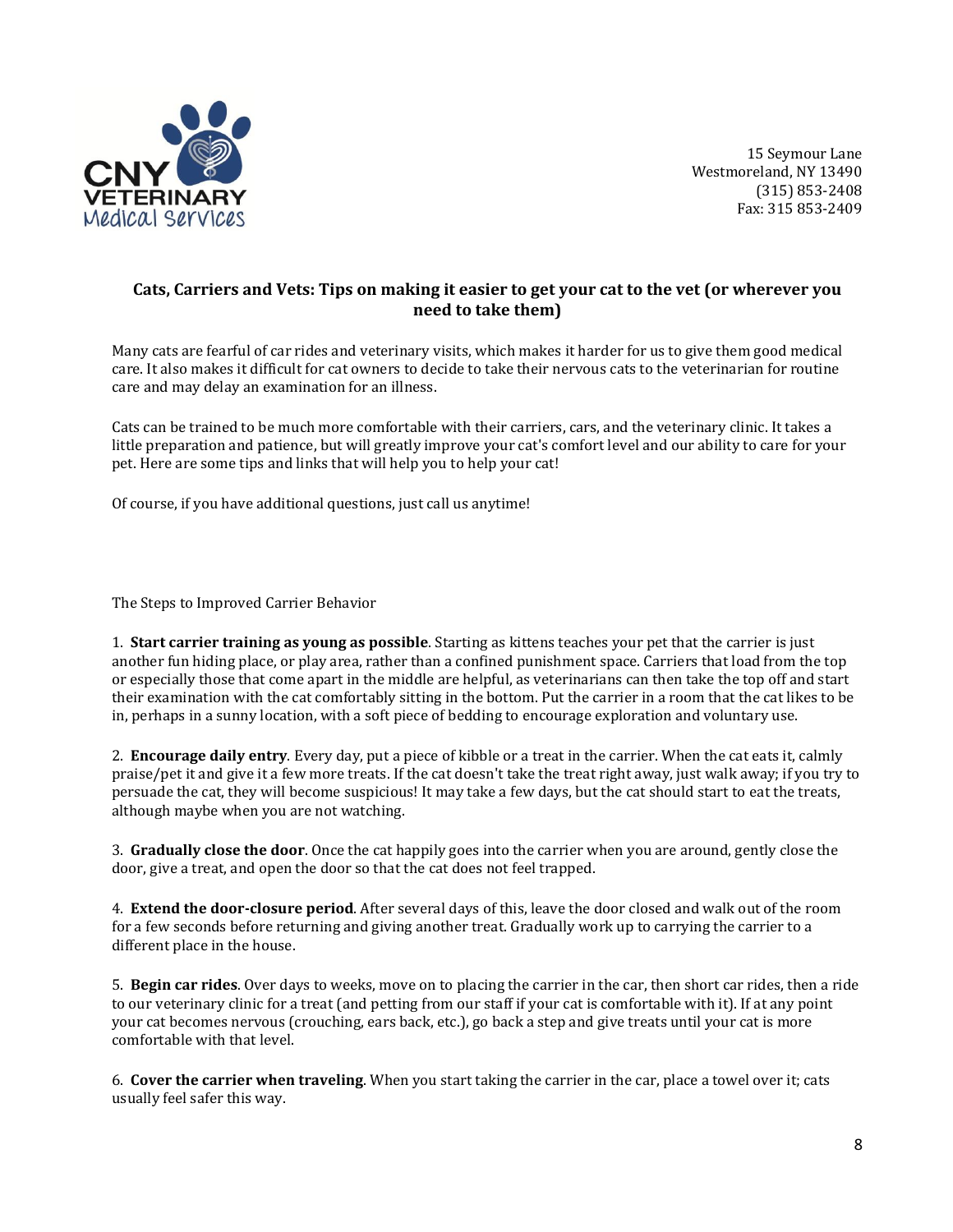7. **Add toys, treats or bedding into the carrier**. If your cat has favorite toys, treats, bedding, or brushes, please bring them to the clinic when you visit (for training visits and the actual exam). This will give your cat more familiar things that he/she associates with good feelings.

8. **Consider using Feliway® (pheromonal anti-anxiety spray) just before traveling**. When the time for the examination arrives, the routine will be familiar and your cat will be much more comfortable. With especially nervous or suspicious cats, Feliway® can help with the initial training period as well.

Some cats, despite your best efforts, still become scared of confinement or travel. In such instances, we can help you by prescribing additional anti-anxiety medications to help alleviate the stress.

Some videos to help you prepare:

- <http://www.youtube.com/watch?v=egwBo0o2FN8>
- <http://www.catalystcouncil.org/resources/video/?Id=102>
- <http://www.catalystcouncil.org/resources/video/?Id=89>
- <http://www.catalystcouncil.org/resources/video/?Id=103>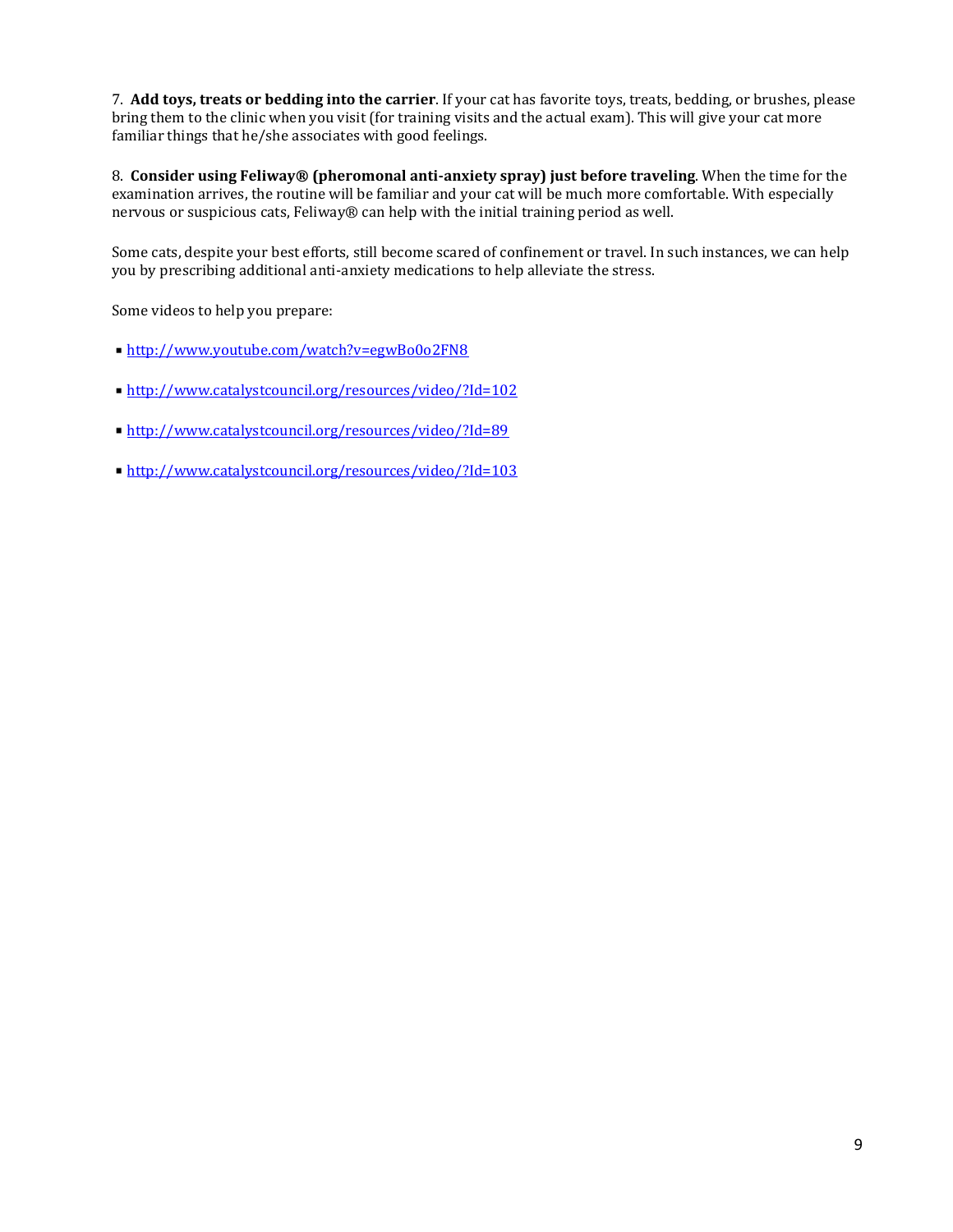

# **When to Bottle Feed Kittens**

- Kittens must be bottle fed if removed from queen before they are weaned.
- Examples:
	- o Queen is deceased, or abandoned the litter. Do not assume every litter is abandoned if the queen is not present. She may be out hunting. Check back later in the day if you're not sure. The kittens are usually safer with her than with you.
	- o Queen hurting the kittens
	- o Queen not producing enough milk (kittens not gaining weight)
	- o Kittens in danger or otherwise need to be removed from location
- Please make sure kittens are too young to eat. Kittens begin eating at 3 to 4 weeks sometimes. If they are able to eat it is safer for them to go straight to food instead of the bottle.

### Newborns

- Kittens are usually born at 3 to 4 oz.
- In the first 24 to 48 hours, they receive colostrum from the queen, containing potentially life-saving antibodies to diseases. If possible, they should be left with the queen for this period.
- A kitten is able to live even if he doesn't receive colostrum.

### Husbandry

- Kittens should be provided with a heat source covered with a towel or blanket to dissipate the heat. The heat source could be a Snuggle-Safe, a hot water bottle, or a bag of fluids heated in the microwave. Any of these should be covered with a towel or blanket.
- Kittens should be kept in a small area, so they cannot move too far from each other or from their heat source. A cat carrier works well.
- Kittens should be provided a heat source until they are at least two weeks of age, if healthy. I usually provide one until 4 to 6 weeks.
- If you get an abandoned kitten that is already cold, it is important to warm him up prior to feeding. The formula will not be absorbed while the kitten is cold.
- If the kitten does not warm up and start moving quickly, it would be best to see a veterinarian. He may need fluids, dextrose or other supportive care.

### Bottle Feeding

- Kittens should be bottle fed using a balanced kitten formula, i.e. KMR or JustBorn.
- These are available through veterinarians or pet stores.
- Bottles designed for kittens are available where you buy the formula.

### Preparing the Bottle

- Kitten bottles need to have the nipple punctured. The hole should be very small initially, so as to prevent the formula flowing too quickly.
- You can use a small scissors to cut a very small hole in the tip of the nipple. (embroidery scissors or cuticle scissors work well for this).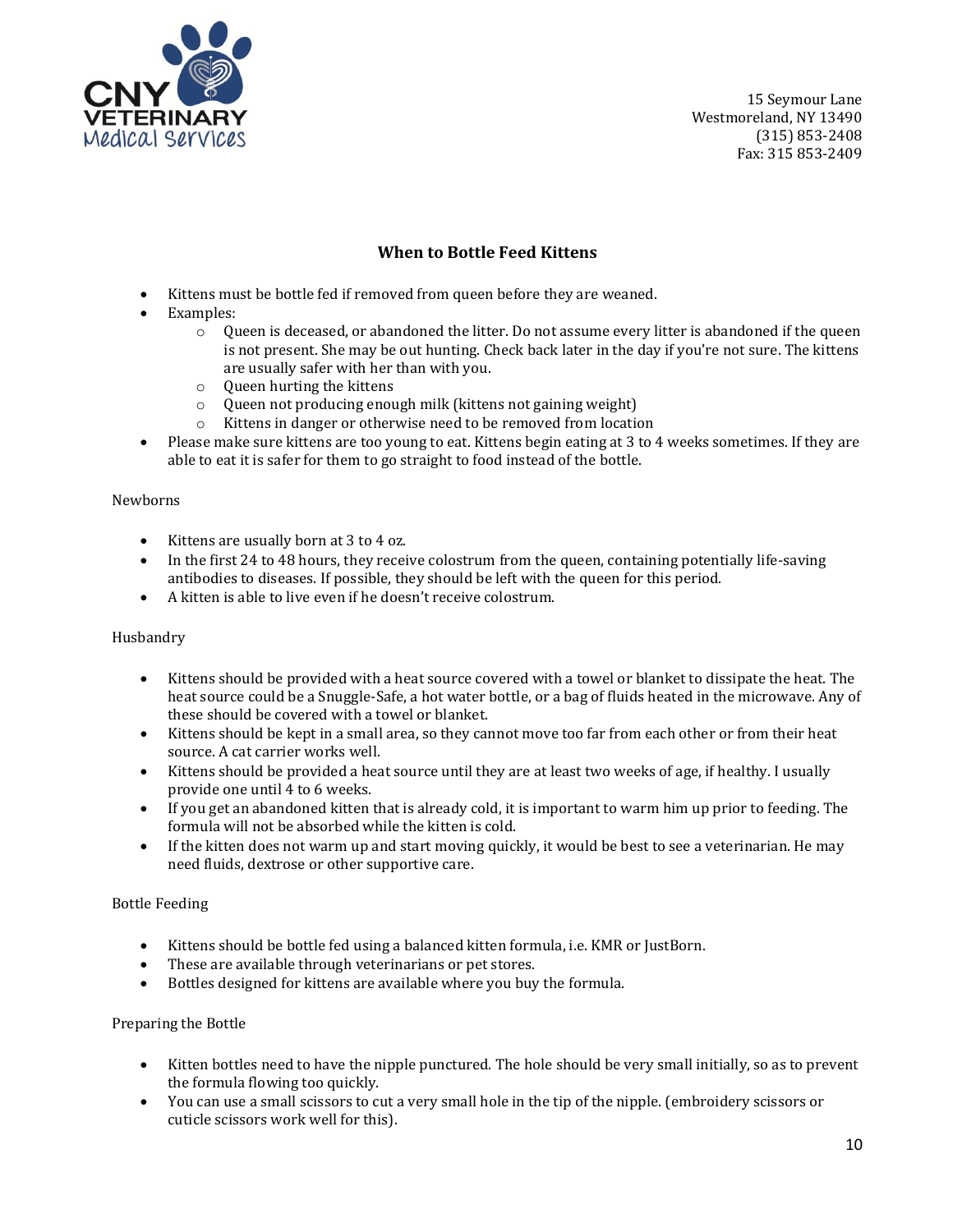# Formula

- The formula should be warmed to body temperature, and shaken so that the temperature is even throughout the bottle.
- The amount your kitten should be taking in depends on her age and weight. During the first week of life he should take in 60 ml/lb/day, during the second week about 70 ml/lb/day, during the third week about 90 ml/lb/day and at four weeks about 100 ml/lb/day.

## Positioning

 When bottle feeding, the kitten should be positioned on his stomach, simulating the position he would take when nursing from his queen. If kittens are held on their back, the risk of aspiration increases.

# Latching

- When the kitten "latches on" correctly, the nipple will be coming directly from the front of her mouth, between the canine teeth, and her ears will move when she sucks properly.
- Do not force the kitten to drink. You could cause aspiration if you squeeze the bottle or push down on the syringe too hard. Allow the kitten to latch on and suck as hard as she wants. If milk comes through the nose, she is drinking too fast. Detach the bottle, wipe the milk from her nose and try again later. The hole in the nipple may be too large.
- If she coughs or has difficulty breathing after aspirating, see a veterinarian. She may need antibiotics to prevent aspiration pneumonia.
- You can check if your kitten is swallowing by placing a finger gently on her throat as she nurses. You should feel her swallow every few times she sucks.
- In a very young kitten, the nipple can be placed on a syringe in order to more accurately measure how much formula is being taken in.

## Frequency of Feedings

- Kittens should be bottle fed every two to four hours throughout the day.
- I usually feed once overnight at 2 am until they are two weeks old, or longer if they are not doing well.
- Your kitten should be gaining weight at approximately 4 oz per week. By a month of age, she should be about a pound.
- You may want to buy a small scale to monitor your kitten's weight, especially if you foster a lot of bottle babies.

## Elimination

- The queen will stimulate the kitten to urinate and defecate by licking his urogenital area.
- We simulate this by gently patting the urogenital area with a cotton ball.
- The urine should be clear or very lightly colored yellow. A deep yellow urine in a kitten indicates dehydration.
- I hold the kitten in my hand in a normal standing position, and use the cotton ball. I usually do this over a sink.
- Stimulating the urogenital area too roughly can result in irritation. Gently clean the area with warm water and apply Vaseline if the area becomes inflamed.
- Kittens may need their rear ends bathed periodically if they are urinating or defecating on themselves to avoid urine scald.
- Your kitten should be defecating daily. Most kittens have soft stool to pudding-like stool when on formula.
- Constipation is not unusual and can be helped by adding a small amount of canned pumpkin to the formula. I add about  $\frac{1}{4}$  to  $\frac{1}{2}$  tsp per bottle.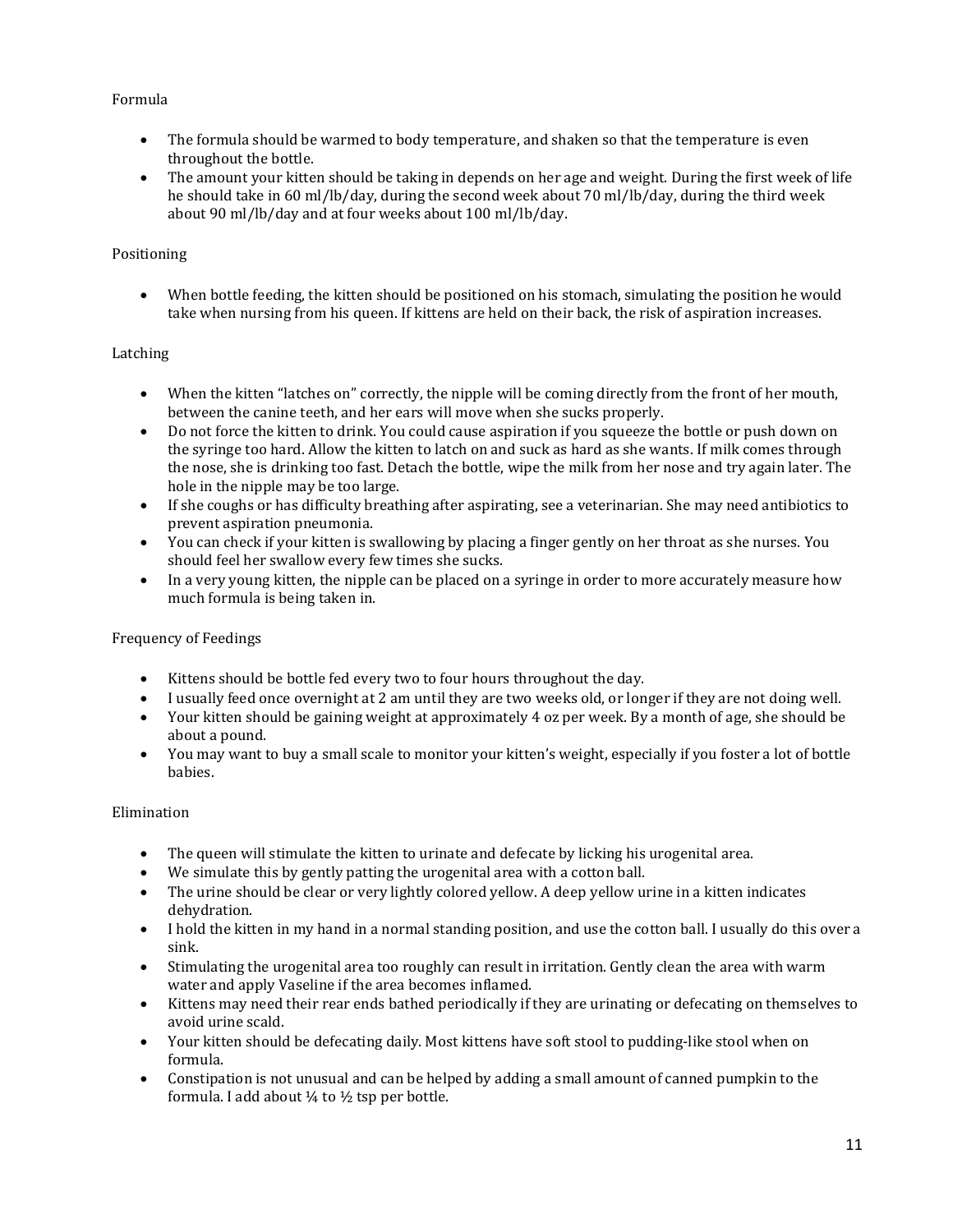Diarrhea is also common and can be addressed by diluting the formula with water to about half its normal strength. Deworming with pyrantal pamoate can be done as early as two weeks of age if roundworms or hookworms are suspected. Probiotics can be helpful for diarrhea.

# Weaning

- Kittens can eat solid food starting at 3 to 4 weeks of age.
- A good food to start them on is a canned kitten diet or Hill's a/d diet mixed with formula to a gruel consistency. KMR also makes "2nd Step" kitten food but I have no experience with it.
- Once they begin eating well, you can offer food more frequently and start to decrease the frequency of offering the bottle.
- Until I am sure they're eating well, I offer the bottle after they eat solid food.

# Litter Box

 Now is a good time to introduce them to a litter box. Make sure the sides are short enough that they can get in it!

# Common Kitten Problems

- Upper respiratory tract infection can cause sneezing, coughing, nasal or ocular discharge, tongue ulcers or fever. This is contagious to other cats or kittens.
	- $\circ$  These kittens need to see a veterinarian or one of our technicians to have antibiotics prescribed, and supportive care started if needed. Try smelly food to encourage eating if they're on solid food.
- Neonatal ophthalmia is a conjunctivitis that occurs before the kitten opens her eyes. You will notice the closed eyes bulging and the skin becoming inflamed. It is important to treat this as soon as possible because the kitten's eyes will not develop normally if this is untreated.
	- $\circ$  These eyes need to be soaked and forced open several times a day. Antibiotics should be given orally and into the eyes.
- Fleas can cause a life threatening anemia in a young kitten. Unfortunately, many flea products are toxic to young kittens. Dawn dish detergent as a shampoo has some action against fleas, and will slow them down so you can pick them out with a flea comb.
	- $\circ$  Capstar is a pill that can be given to young kittens. It is approved for four weeks and older, but some veterinarians will give  $\frac{1}{4}$  or  $\frac{1}{2}$  pill to younger kittens.
- In the first week of life, we can see an infected umbilicus. The umbilicus, where the cord is attached, will become red, swollen and may ooze pus. These kittens can become septic and need to be placed on antibiotics.
- Hypoglycemia will present as a suddenly cold, collapsed, weak kitten. Syringe some karo or maple syrup into the mouth and feed more frequently for the next few days. Keep them warm!!
- Failure to thrive (fading kitten syndrome) is a catchall term describing a kitten born apparently healthy but stops nursing, loses weight, becomes weak and sometimes dies.
- Our technicians and veterinarians can help you if any of these problems occur. He or she may prescribe antibiotics orally, or in the eye, and may rehydrate your kitten with subcutaneous, intravenous or intraosseous fluids.

## Developmental Milestones

- Kittens are born with their eyes closed. The eyes will open about 7 to 14 days. They are all born with blue eyes. The true iris color will be complete by 8 weeks of age.
- Kittens will begin to erupt their deciduous (baby) teeth at 3 weeks of age. They will begin to lose their deciduous teeth at 14 weeks old, beginning with their central incisors. They will have all their adult teeth by about 6 months of age.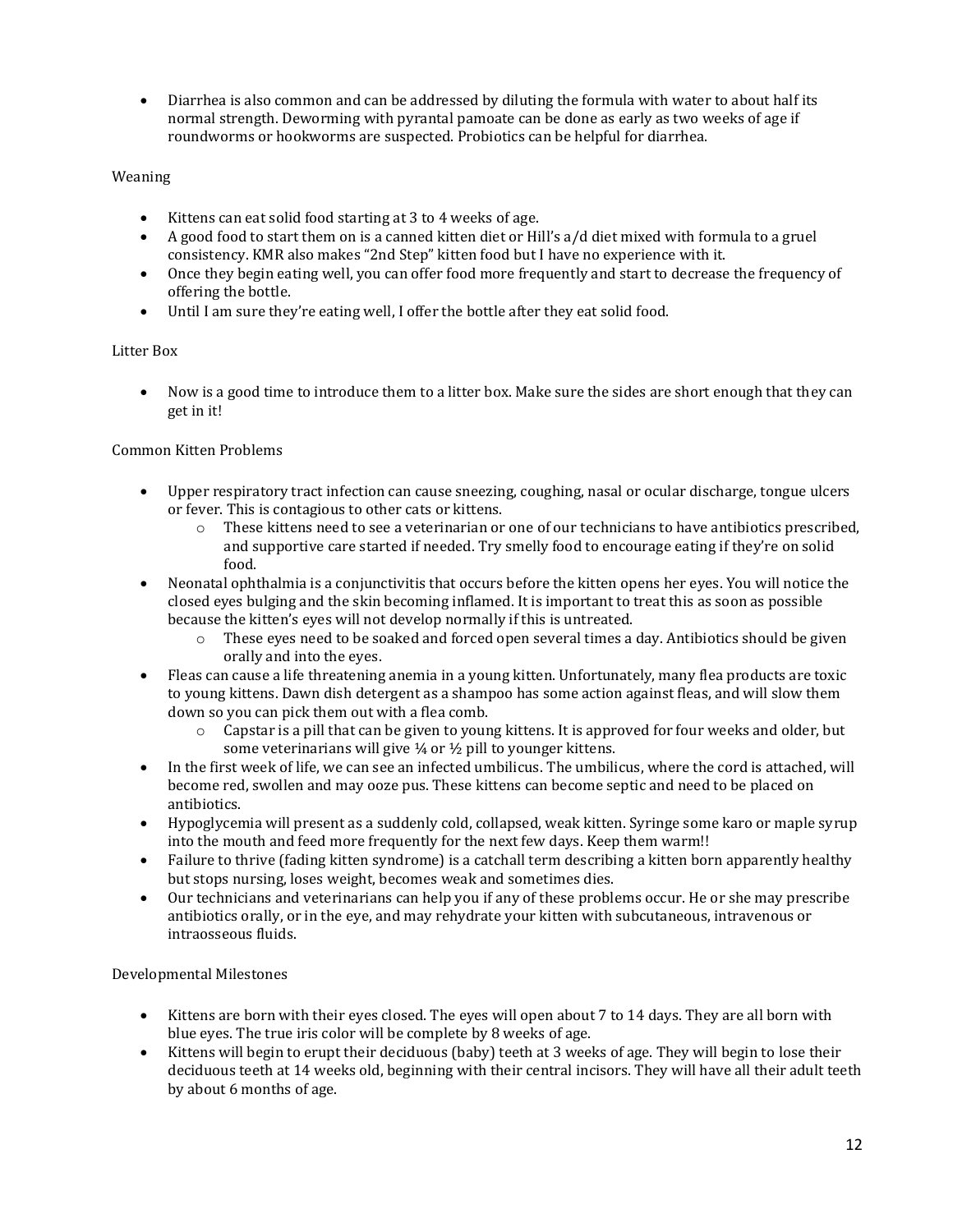- Kittens are born with their ear canals closed, so they cannot hear. The ear canals open between 10 and 14 days old.
- Kittens are born at about 1/4 lb. They should weigh 1 lb at 4 weeks of age. Until the age of 6 months, they should gain about a pound a month.
- The umbilical cord will usually drop off by about day 3 or more.
- A kitten should be able to stand by 10 days of age, and walk by 21 days.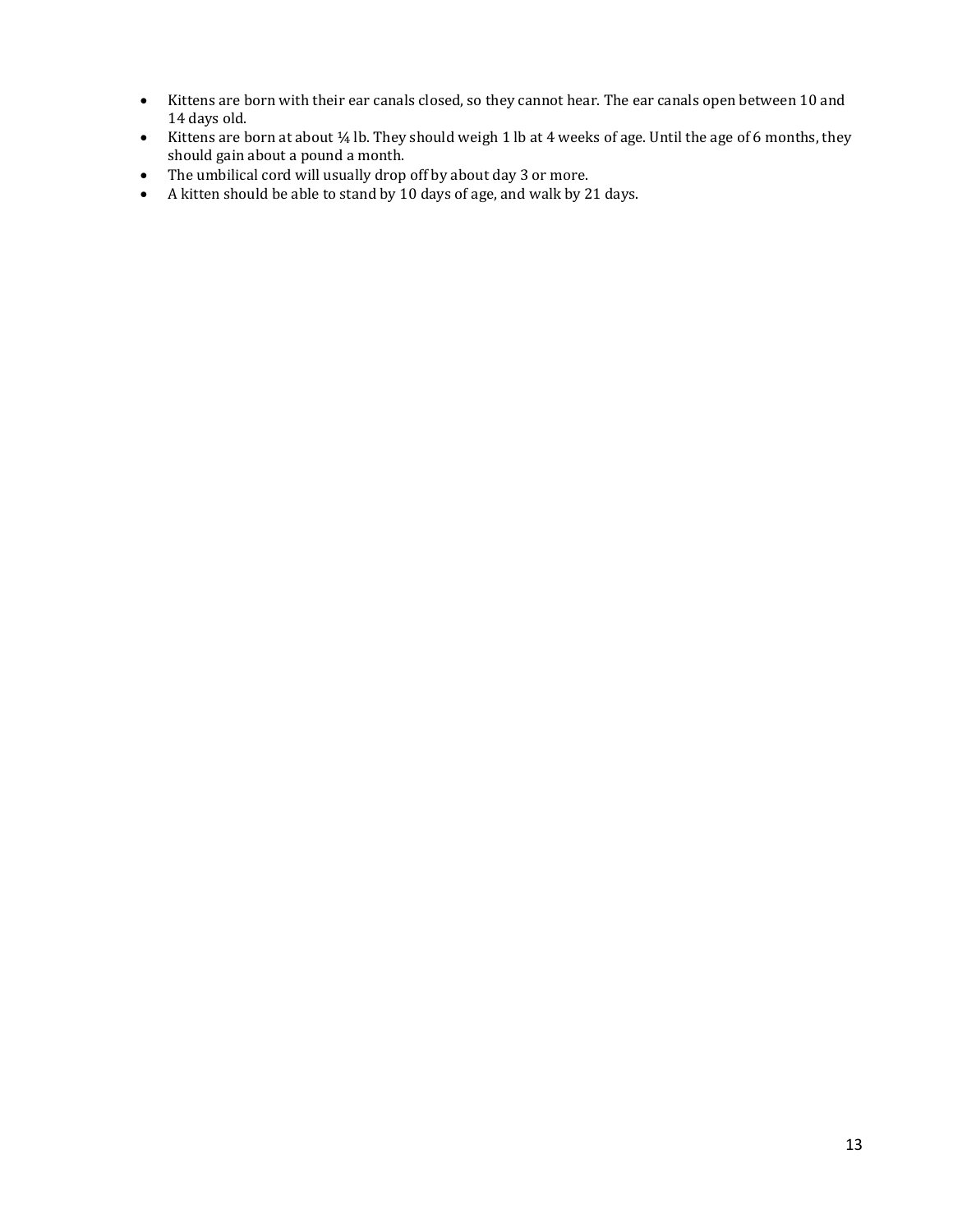

### PARASITE PREVENTATIVES

Cats are always at risk of a multitude of different parasites. These parasites range of gastro-intestinal parasites to heartworm to fleas and ticks. Although there are many more parasites out there, these are the main parasites that we see in cats. As of yet, there is no one product that will get them all. We have to use a combination of medications for optimal effect.

#### Gastrointestinal parasites

There are multiple different types of worms. Some examples include hookworms, roundworms, whipworms, giardia, coccidia, and tapeworms, among others. Any of them can cause from mild to severe GI signs. Hookworms and roundworms are ZOONOTIC, meaning you or your children can become infected. These parasites will actually penetrate directly through a human's skin and the worm can be seen moving under one's skin. In some instances, the worms can even migrate into one's eyes.

#### Heartworms

The heartworm parasite is transmitted through mosquito bites. Once infected, the parasite lives in the pulmonary vessels of their new host and will eventually cause heart failure

#### Fleas

Fleas can be a constant battle once one's home is infested. There is NO product on the market that will kill all 4 life stages of the flea – meaning there is NO product that will kill/control fleas with a single monthly dose. It will take a minimum of 3 months of preventatives in order to clear a home. As a reminder, for every 1 adult flea you find on your pet, there is a minimum of 98 flea eggs. In addition, fleas are the host for tapeworms, and the cause of tapeworm infestations.

### **Ticks**

Ticks are a growing problem in the Central New York Region. Ticks can transmit many different diseases including Lyme disease, and Anaplasmosis. Although there are several products that are designed to kill the tick after it is already attached (Frontline for example), we highly recommend products that repel the tick so that it can't attach in the first place.

|                   | Seresto<br>(8-mo. Collar) | Cheristin<br>(Topical) | Revolution<br>(Topical) | Profender |
|-------------------|---------------------------|------------------------|-------------------------|-----------|
| Fleas             | Yes                       | Yes                    | Yes                     | No        |
| <b>Ticks</b>      | Yes                       | No                     | No, kills               | No        |
|                   |                           |                        | Ear Mites               |           |
| <b>Hookworms</b>  | No.                       | No                     | Yes                     | Yes       |
| Roundworms        | N <sub>o</sub>            | <b>No</b>              | Yes                     | Yes       |
| Whipworms         | <b>No</b>                 | <b>No</b>              | <b>No</b>               | No        |
| Tapeworms         | No                        | No                     | <b>No</b>               | Yes       |
| <b>Heartworms</b> | No                        | No                     | Yes                     | No        |

Here are a list of different products that are available for parasite control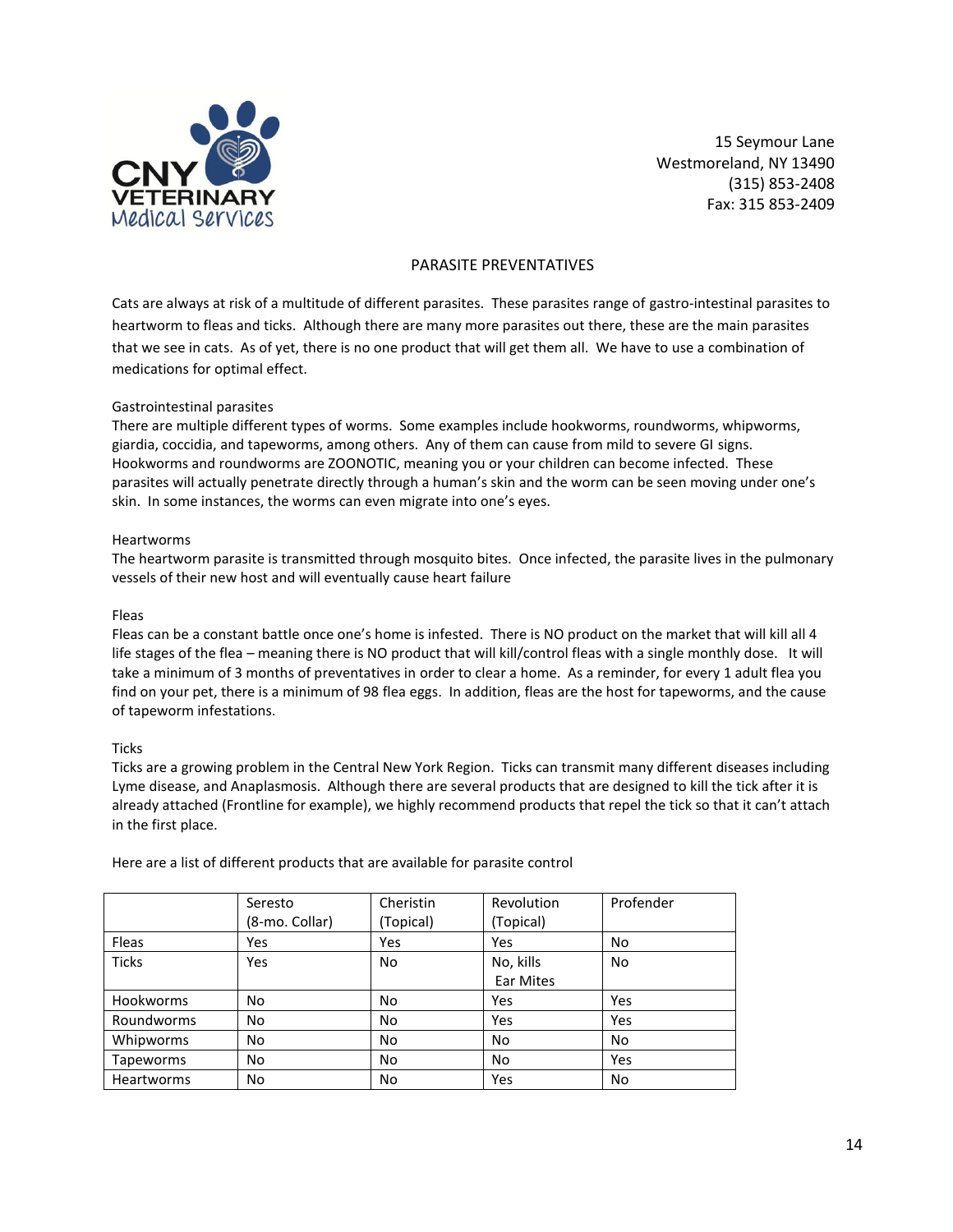

## **HOME DELIVERY AND ONLINE ORDERING**

We know that in today's day and age, people love shopping for the internet. We also know that there are a lot of online pet pharmacies that offer "deals" on many of your pet's medications.

CNY Veterinary has partnered with VetSource. VetSources is an online ordering company that is connected to one of our veterinary distributers. By ordering online with VetSource you are ensuring that you are getting the product directly from the manufacturer, at a great competitive price.

Hundreds of your veterinary products are available for home delivery including:

- Flea ,tick, & Heartworm preventives
- Chronic medications
- Nutrition products
- Prescription drugs
- Specialty pharmaceuticals

VetSource also has a great way to simply your life with a Remind Me Home Delivery Program. The automatic home delivery program for monthly preventative products delivers quality, convenience and unbeatable value. You only have to pay for one dose at a time, and it is mailed automatically mailed to you monthly. In addition, THERE IS NO ADDITIONAL SHIPPING CHARGES.

No other home delivery service offers you the convenience of the monthly single doses delivered to your home.

To set up your account you can go directly to our website – [www.cnyveterinary.com](http://www.cnyveterinary.com/) or if you prefer, you can call VetSource directly at 1-877-738-4443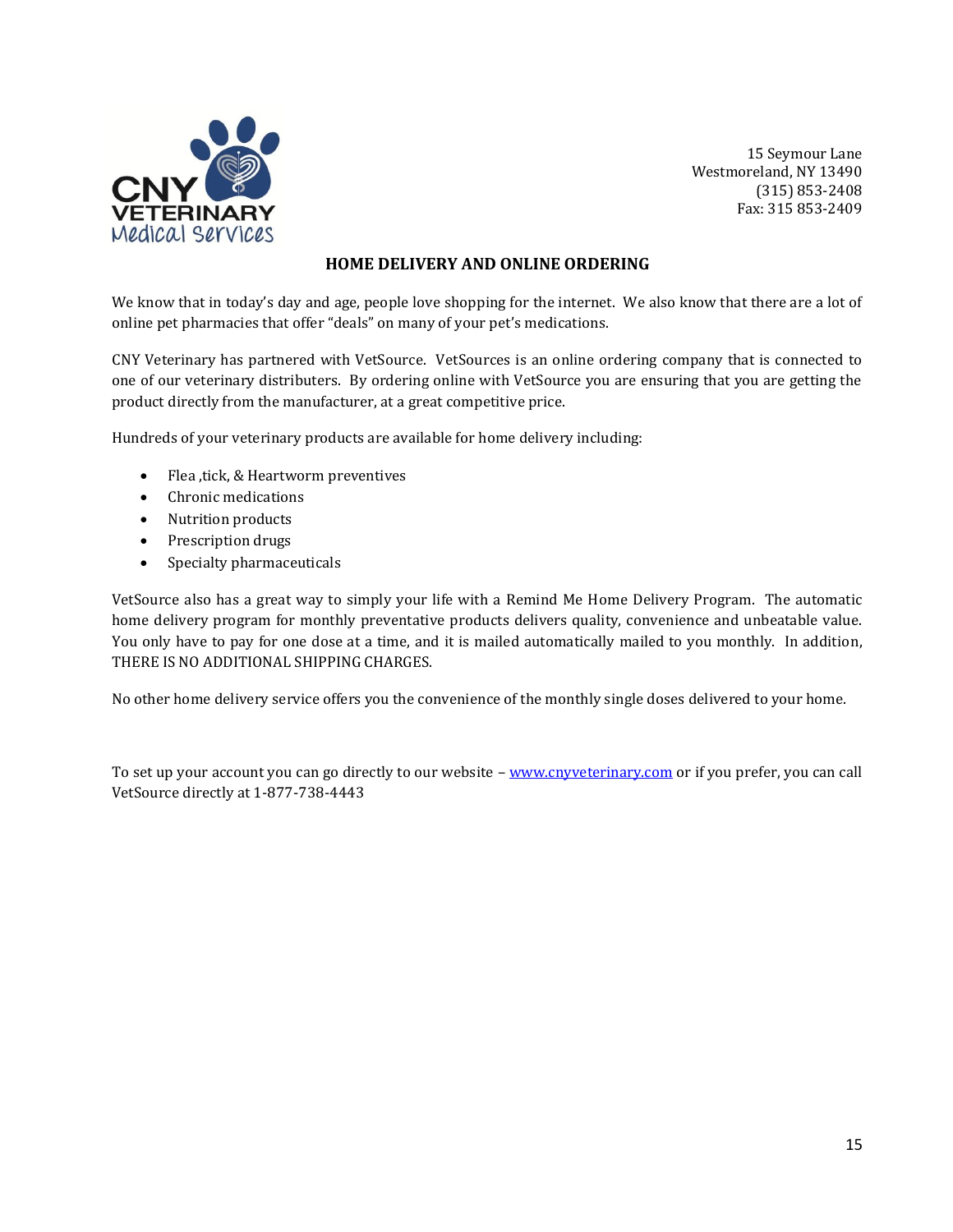

### **Understanding your pet's blood work**

"CBC, chem seven, stat!" This may sound familiar If you watch such popular television dramas as *ER, Chicago Hope,* and *Emergency* Vets. But do you know what the terms mean? Blood tests help doctors determine causes of Illness accurately, safely, and quickly and let us monitor the progress of medical treatments. To help you understand your pet's test results, this guide explains common tests. A checkmark in any box indicates a significant abnormal finding on your pet's blood work. If you have questions, ask any staff member. We want you to understand our recommendations and be a partner in your pet's care.

### *Complete blood count (CBC)*

This is the most common blood test performed on pets and people. A CBC gives information on hydration status, anemia, infection, the blood's clotting ability, and the ability of the immune system to respond. This test is essential for pets with fevers, vomiting, diarrhea, weakness, pale gums, or loss of appetite. If your pet needs surgery, a CBC can detect bleeding disorders or other unseen abnormalities.

- **HCT** (hematocrit) measures the percentage of red blood cells to detect anemia and dehydration.
- **Hb and MCHC** (hemoglobin and mean corpuscular hemoglobin concentration) are the oxygen-carrying pigments of red blood cells.
- **WBC** (white blood cell count) measures the body's immune cells. Increases or decreases indicate certain diseases or infections.
- **GRANS and L/M** (granulocytes and lymphocytes/monocytes) are specific types of white blood cells.
- **EOS** (eosinophils) are a specific type of white blood cells that may indicate allergic or parasitic conditions.
- **PLT** (platelet count) measures cells that form blood clots.
- **RETICS** (reticulocytes) are immature red blood cells. High levels indicate regenerative anemia.
- **FIBR** (fibrinogen) Is an important clotting factor. High levels may indicate a dog is 30 to 40 days pregnant

## *Blood chemistries*

These common blood serum tests evaluate organ function, electrolyte status, hormone levels, and more. They are important in evaluating older pets, pets with vomiting and diarrhea or toxin exposure, pets receiving longterm medications, and health before anesthesia.

- **ALB** (albumin) Is a serum protein that helps evaluate hydration, hemorrhage, and intestinal, liver, and kidney disease.
- **ALKP** (alkaline phosphatase) elevations may indicate liver damage, Cushing's disease, and active bone growth in young pets. This test is especially significant in cats.
- **ALT** (alanine aminotransferase) is a sensitive indicator of active liver damage but doesn't indicate the cause.
- **AMYL** (amylase) elevations show pancreatitis or kidney disease.
- **AST** (aspartate aminotransferase) increases may indicate liver, heart, or skeletal muscle damage.
- **BUN** (blood urea nitrogen) indicates kidney function. An increased blood level is called azotemia and can be caused by kidney, liver, and heart disease, urethral obstruction, shock, and dehydration.
- **Ca** (calcium) deviations can indicate a variety of diseases. Tumors, hyperparathyroidism, kidney disease, and low albumin are just a few of the conditions that alter serum calcium.
- **CHOL** (cholesterol) is used to supplement diagnosis of hypothyroidism, liver disease, Cushing's disease, and diabetes mellitus.